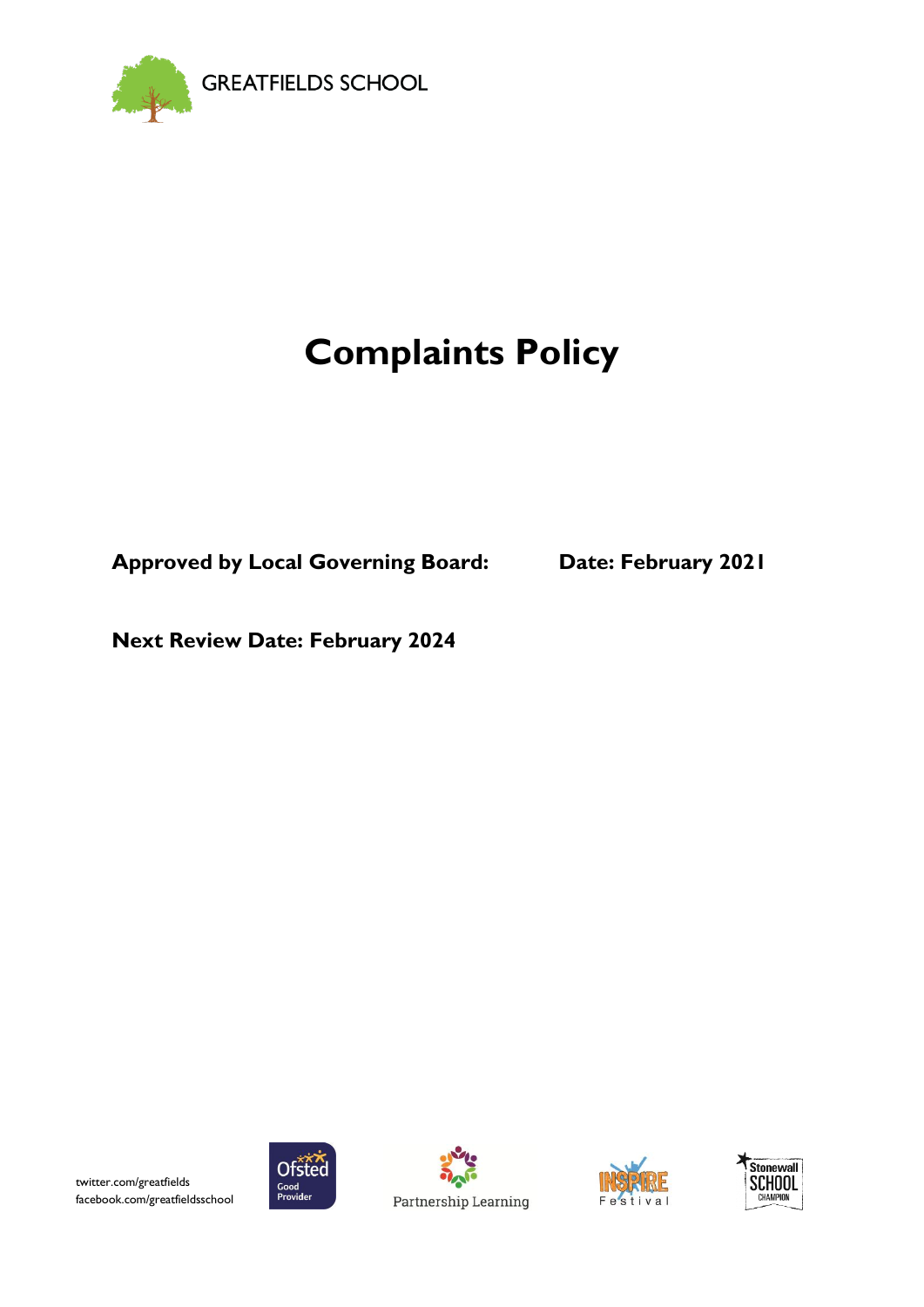

**GREATFIELDS SCHOOL** 

### <span id="page-1-0"></span>**1. Aims**

Our school aims to meet its statutory obligations when responding to complaints from parents of pupils at the school, and others.

When responding to complaints, we aim to:

- Be impartial and non-adversarial
- Facilitate a full and fair investigation by an independent person or panel, where necessary
- Address all the points at issue and provide an effective and prompt response
- Respect complainants' desire for confidentiality
- Treat complainants with respect and courtesy
- Ensure that any decisions we make are lawful, rational, reasonable, fair and proportionate, in line with the principles of administrative law
- Keep complainants informed of the progress of the complaints process
- Consider how the complaint can feed into school improvement evaluation processes

We try to resolve concerns or complaints by informal means wherever possible. Where this is not possible, formal procedures will be followed.

The school will aim to give the complainant the opportunity to complete the complaints procedure in full.

To support this, we will ensure we publicise the existence of this policy and make it available on the school website.







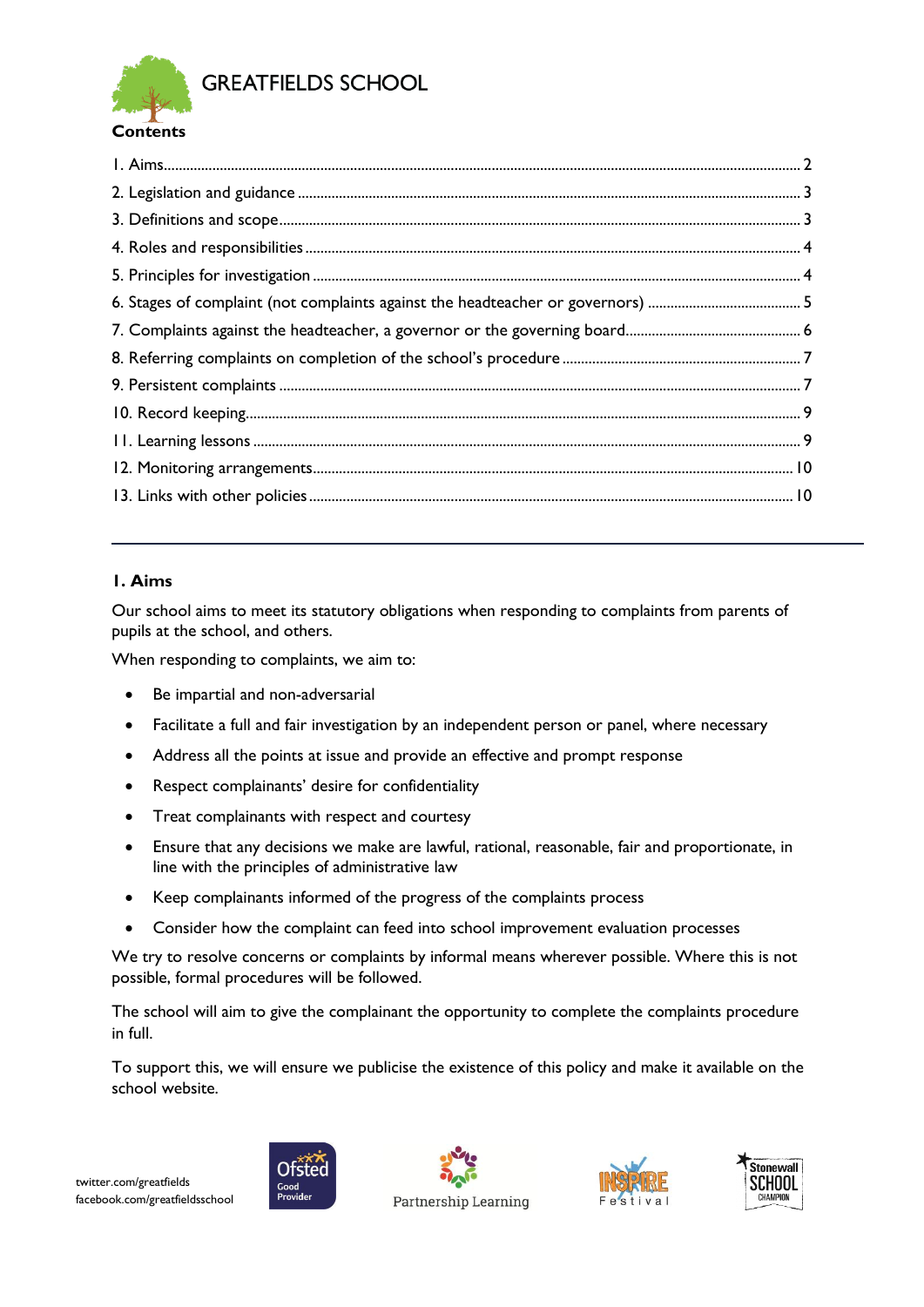

Throughout the process, we will be sensitive to the needs of all parties involved, and make any reasonable adjustments needed to accommodate individuals.

#### <span id="page-2-0"></span>**2. Legislation and guidance**

This document meets the requirements set out in part 7 of the schedule to the Education [\(Independent School Standards\) Regulations 2014,](http://www.legislation.gov.uk/uksi/2014/3283/schedule/made) which states that we must have and make available a written procedure to deal with complaints from parents of pupils at the school.

It is also based on guidance published by the Education and Skills Funding Agency (ESFA) on creating [a complaints procedure that complies with the above regulations,](https://www.gov.uk/government/publications/setting-up-an-academies-complaints-procedure) and refers to [good practice](https://www.gov.uk/government/publications/school-complaints-procedures)  [guidance on setting up complaints procedures](https://www.gov.uk/government/publications/school-complaints-procedures) from the Department for Education (DfE).

This policy complies with our funding agreement and articles of association.

#### <span id="page-2-1"></span>**3. Definitions and scope**

#### **3.1 Definitions**

The DfE guidance explains the difference between a concern and a complaint:

- A **concern** is defined as "an expression of worry or doubt over an issue considered to be important for which reassurances are sought"
- A **complaint** is defined as "an expression of dissatisfaction however made, about actions taken or a lack of action"

#### **3.2 Scope**

The school intends to resolve complaints informally where possible, at the earliest possible stage.

There may be occasions when complainants would like to raise their concerns formally. This policy outlines the procedure relating to handling such complaints.

This policy does **not** cover complaints procedures relating to:

- Admissions
- Statutory assessments of special educational needs (SEN)
- Safeguarding matters
- Exclusion
- Whistle-blowing
- Staff grievances
- Staff discipline

Please see our separate policies for procedures relating to these types of complaint.

Arrangements for handling complaints from parents of children with special educational needs (SEN) about the school's support are within the scope of this policy. Such complaints should first be made to the SENDCO; they will then be referred to this complaints policy. Our SEND policy and information report include information about the rights of parents of pupils with disabilities who believe that our school has discriminated against their child.







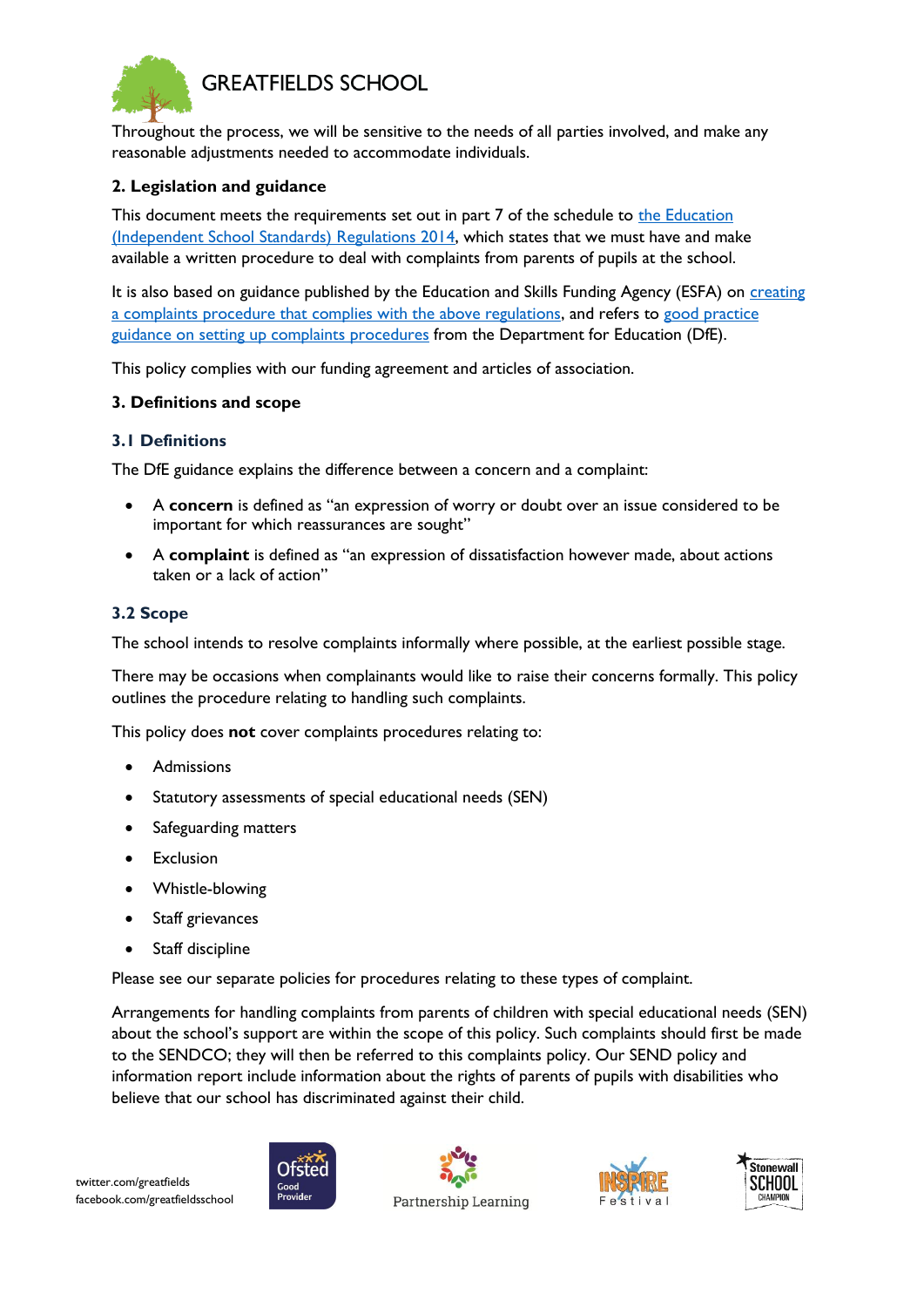

Complaints about services provided by other providers who use school premises or facilities should be directed to the provider concerned.

#### <span id="page-3-0"></span>**4. Roles and responsibilities**

#### **4.1 The complainant**

The complainant will get a more effective and timely response to their complaint if they:

- Follow these procedures
- Co-operate with the school throughout the process, and respond to deadlines and communication promptly
- Ask for assistance as needed
- Treat all those involved with respect
- Not publish details about the complaint on social media

#### **4.2 The investigator**

An individual will be appointed to look into the complaint, and establish the facts. They will:

- Interview all relevant parties, keeping notes
- Consider records and any written evidence and keep these securely
- Prepare a comprehensive report to the headteacher or complaints committee which includes the facts and potential solutions

#### **4.3 Clerk to the governing board**

The clerk will:

- Be the contact point for the complainant and the complaints committee, including circulating the relevant papers and evidence before complaints committee meetings
- Arrange the complaints hearing
- Record and circulate the minutes and outcome of the hearing

#### **4.4 Committee chair**

The committee chair will:

- Chair the meeting, ensuring that everyone is treated with respect throughout
- Make sure all parties see the relevant information, understand the purpose of the committee, and are allowed to present their case

#### <span id="page-3-1"></span>**5. Principles for investigation**

When investigating a complaint, we will try to clarify:

- What has happened
- Who was involved
- What the complainant feels would put things right







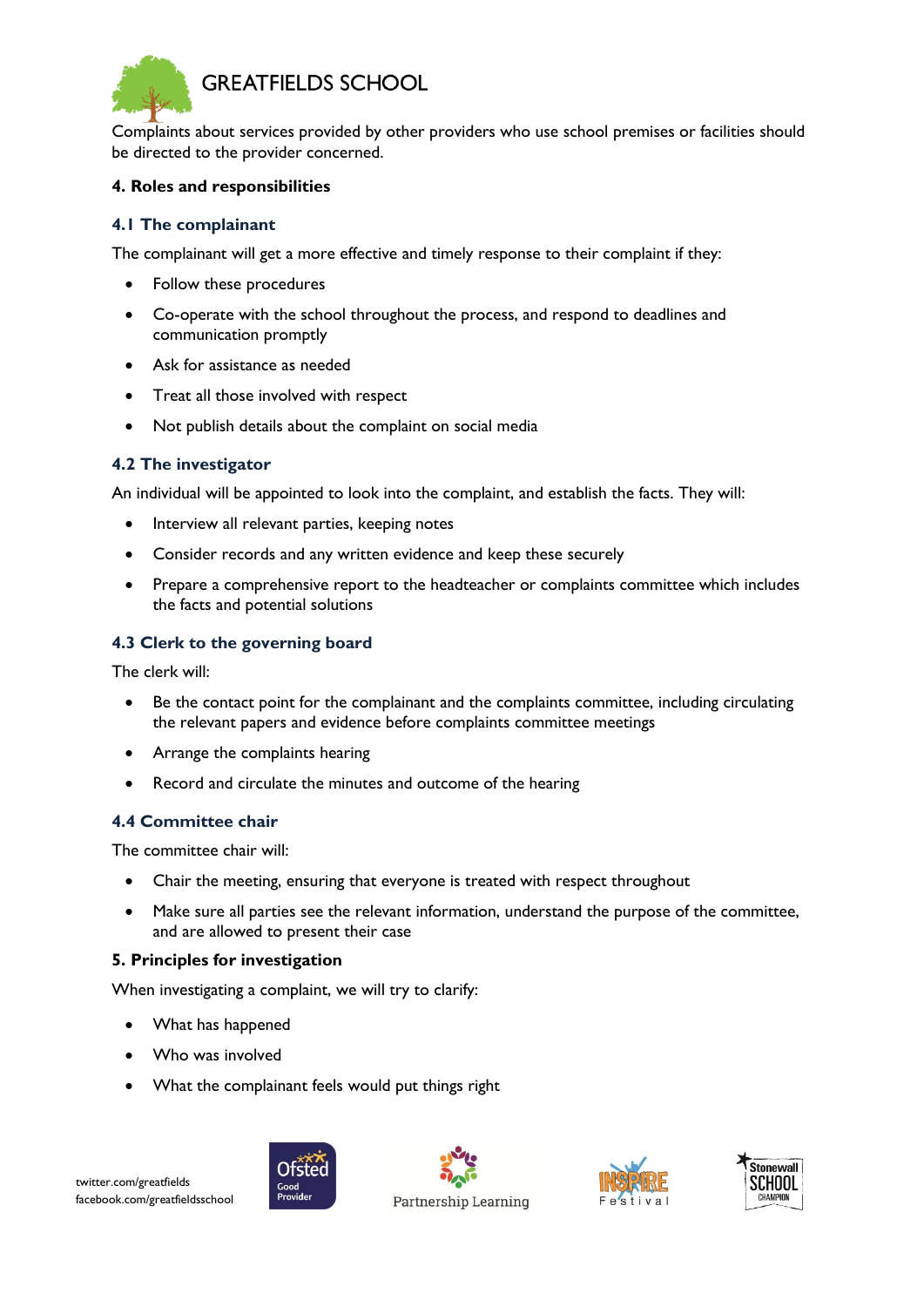

#### **5.1 Time scales**

The complainant must raise the complaint within 3 months of the incident. If the complaint is about a series of related incidents, they must raise the complaint within 3 months of the last incident.

We will consider exceptions to this time frame in circumstances where there were valid reasons for not making a complaint at that time and the complaint can still be investigated in a fair manner for all involved.

When complaints are made out of term time, we will consider them to have been received on the first school day after the holiday period.

If at any point we cannot meet the time scales we have set out in this policy, we will:

- Set new time limits with the complainant
- Send the complainant details of the new deadline and explain the delay

### <span id="page-4-0"></span>**6. Stages of complaint (not complaints against the headteacher or governors)**

#### **6.1 Stage 1: informal**

The school will take informal concerns seriously and make every effort to resolve the matter quickly. It may be the case that the provision or clarification of information will resolve the issue and where possible we will try to resolve complaints informally.

The complainant should raise the complaint as soon as possible with the relevant member of staff or the headteacher, either in person or by letter, telephone or email. If the complainant is unclear who to contact or how to contact them, they should contact the school office at [office@greatfieldsschool.com](mailto:office@greatfieldsschool.com)

The school will acknowledge informal complaints within five school days, and investigate and provide a response within fifteen school days.

The informal stage will involve a meeting between the complainant and the headteacher and the subject of the complaint.

If the complaint is not resolved informally, it will be escalated to a formal complaint.

#### **6.2 Stage 2: formal**

The formal stage involves the complainant putting the complaint to the headteacher and/or the subject of the complaint:

- In a letter or email
- Over the phone
- In person
- Through a third party acting on their behalf

The complainant should provide details such as relevant dates, times and the names of witnesses of events, alongside copies of any relevant documents. The complainant should also state what they feel would resolve the complaint. The headteacher will acknowledge the complaint in writing within five working days.







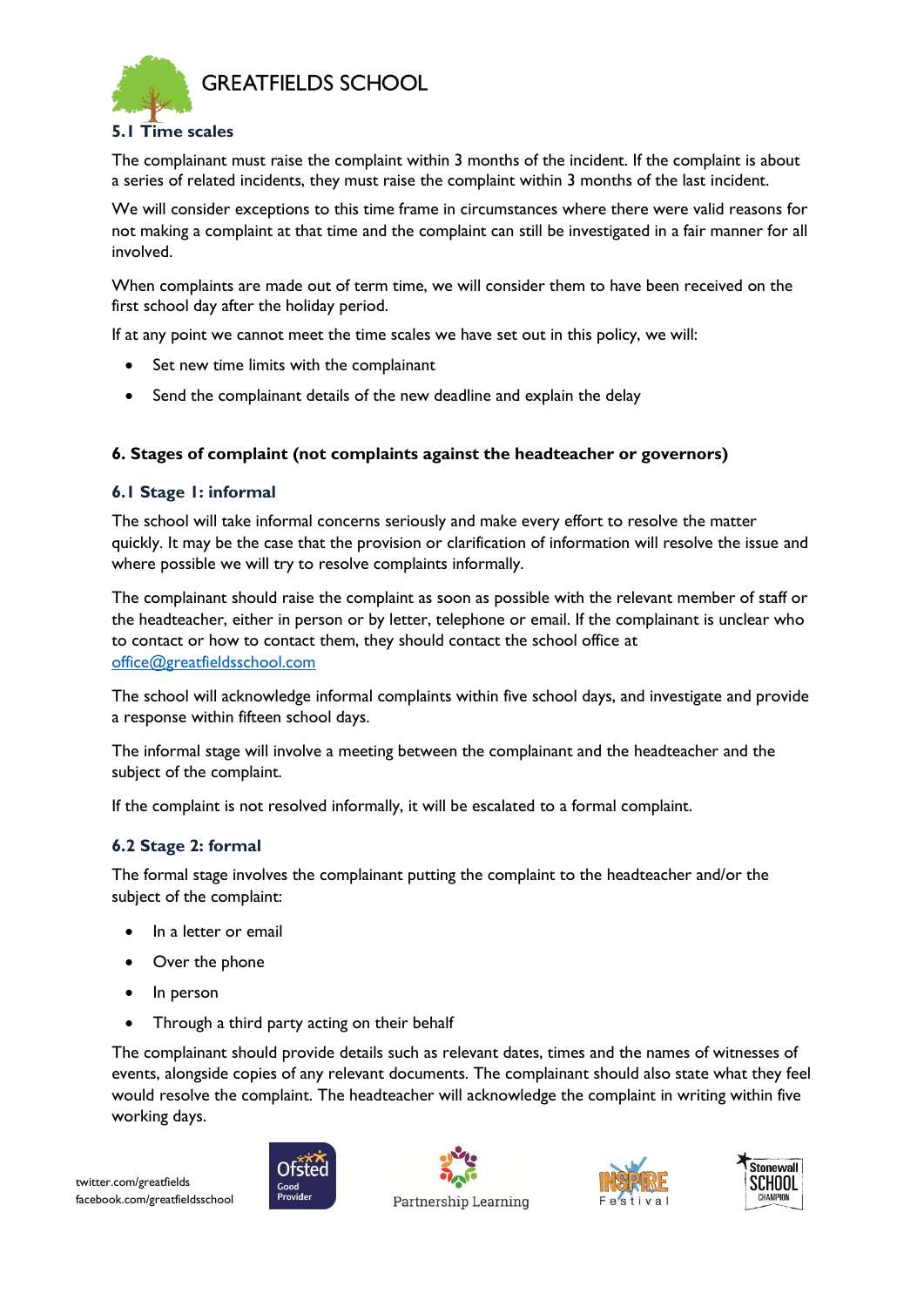# **GREATFIELDS SCHOOL**



If complainants need assistance raising a formal complaint, they can contact the school office at [office@greatfieldsschool.com](mailto:office@greatfieldsschool.com)

The headteacher (or other person appointed by the headteacher for this purpose) will then conduct their own investigation. The written conclusion of this investigation will be sent to the complainant within fifteen school days.

If the complainant is not satisfied with the response and wishes to proceed to the next stage of this procedure, they should inform the clerk to the governing board in writing within fifteen school days.

# **6.3 Stage 3: review panel**

Complaints will be escalated to the panel hearing stage if the complainant is not satisfied with the response to the complaint at the second, formal, stage.

The panel will be appointed by or on behalf of the proprietor and must consist of at least three people who were not directly involved in the matters detailed in the complaint. At least one panel member must be independent of the management and running of the school. The panel cannot be made up solely of governing board members, as they are not independent of the management and running of the school.

The panel will have access to the existing record of the complaint's progress (see section 10).

The complainant must have reasonable notice of the date of the review panel; however, the review panel reserves the right to convene at their convenience rather than that of the complainant. At the review panel meeting, the complainant and representatives from the school, as appropriate, will be present. Each will have an opportunity to set out written or oral submissions prior to the meeting.

The complainant must be allowed to attend the panel hearing and be accompanied if they wish.

At the meeting, each individual will have the opportunity to give statements and present their evidence, and witnesses will be called, as appropriate, to present their evidence.

The panel, the complainant and the school representative(s) will be given the chance to ask and reply to questions. Once the complainant and school representative(s) have presented their cases, they will be asked to leave and evidence will then be considered.

The panel will then put together its findings and recommendations from the case. The panel will also provide copies of the minutes of the hearing and the findings and recommendations to the complainant and, where relevant, the individual who is the subject of the complaint, and make a copy available for inspection by the proprietor and headteacher.

The school will inform those involved of the decision in writing within five school days.

# <span id="page-5-0"></span>**7. Complaints against the headteacher, a governor or the governing board**

#### **7.1 Stage 1: informal**

Complaints made against the headteacher or any member of the governing board should be directed to the clerk to the governing board in the first instance.









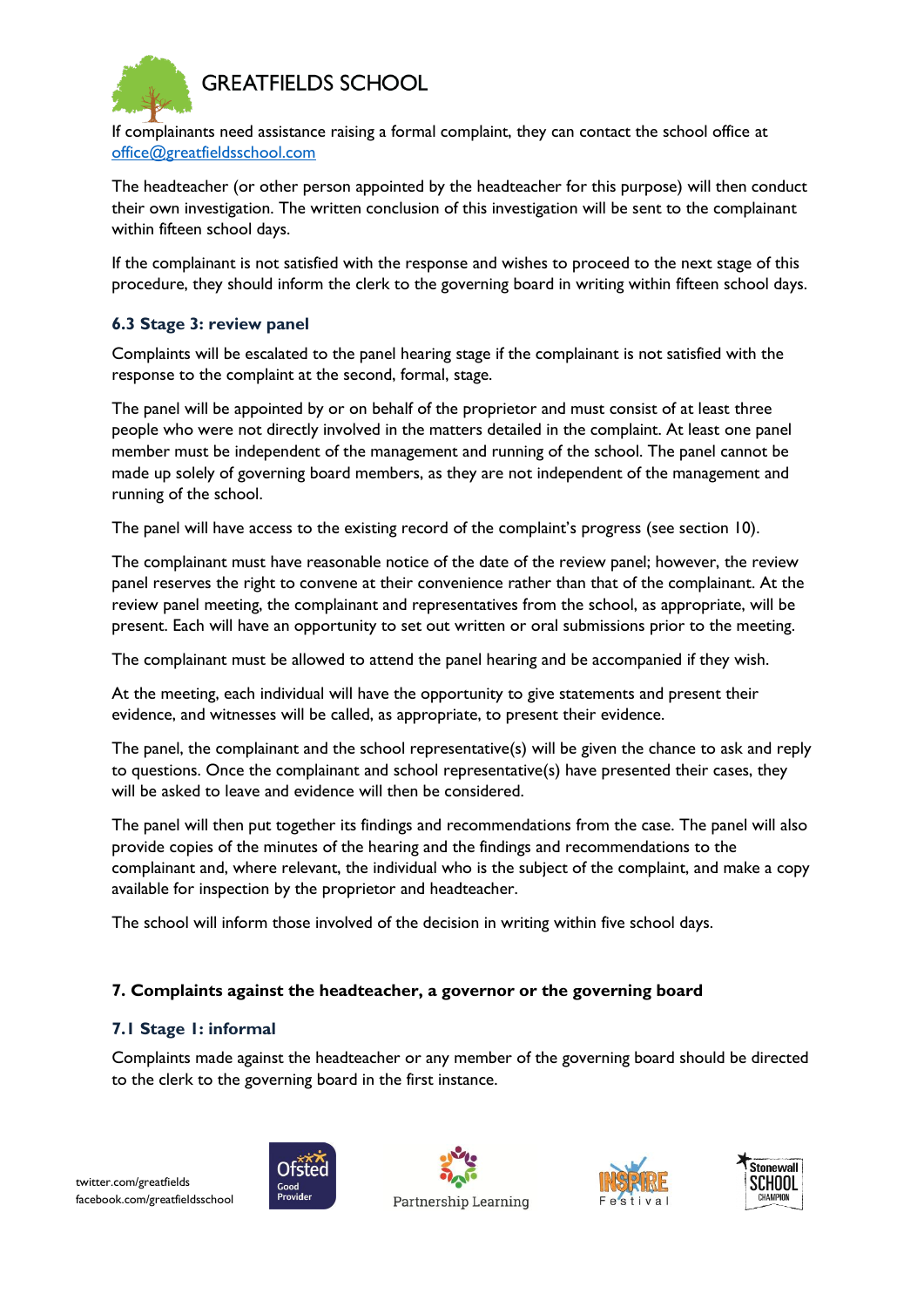

If the complaint is about the headteacher or one member of the governing board (including the chair or vice-chair), a suitably skilled and impartial governor will carry out the steps at stage 1 (set out in section 6 above).

# **7.2 Stage 2: formal**

If the complaint is jointly about the chair and vice-chair, the entire governing board or the majority of the governing board, an independent investigator will carry out the steps in stage 2 (set out in section 6 above). They will be appointed by the governing board and will write a formal response at the end of their investigation.

### **7.3 Stage 3: review panel**

If the complaint is jointly about the chair and vice-chair, the entire governing board or the majority of the governing board, a committee of independent governors will hear the complaint. They will be sourced from local schools or the local authority and will carry out the steps at stage 3 (set out in section 6 above).

# <span id="page-6-0"></span>**8. Referring complaints on completion of the school's procedure**

If the complainant is unsatisfied with the outcome of the school's complaints procedure, they can refer their complaint to the ESFA. The ESFA will check whether the complaint has been dealt with properly by the school. The ESFA will not overturn a school's decision about a complaint. However, it will look into:

- Whether there was undue delay, or the school did not comply with its own complaints procedure
- Whether the school was in breach of its funding agreement with the secretary of state
- Whether the school has failed to comply with any other legal obligation

If the school did not deal with the complaint properly, it will be asked to re-investigate the complaint. If the school's complaints procedure is found to not meet regulations, the school will be asked to correct its procedure accordingly.

For more information or to refer a complaint, see the following webpage:

#### <https://www.gov.uk/complain-about-school>

We will include this information in the outcome letter to complainants.

# <span id="page-6-1"></span>**9. Persistent complaints**

#### **9.1 Unreasonably persistent complaints**

Most complaints raised will be valid, and therefore we will treat them seriously. However, a complaint may become unreasonable if the person:

 Has made the same complaint before, and it's already been resolved by following the school's complaints procedure





Partnership Learning



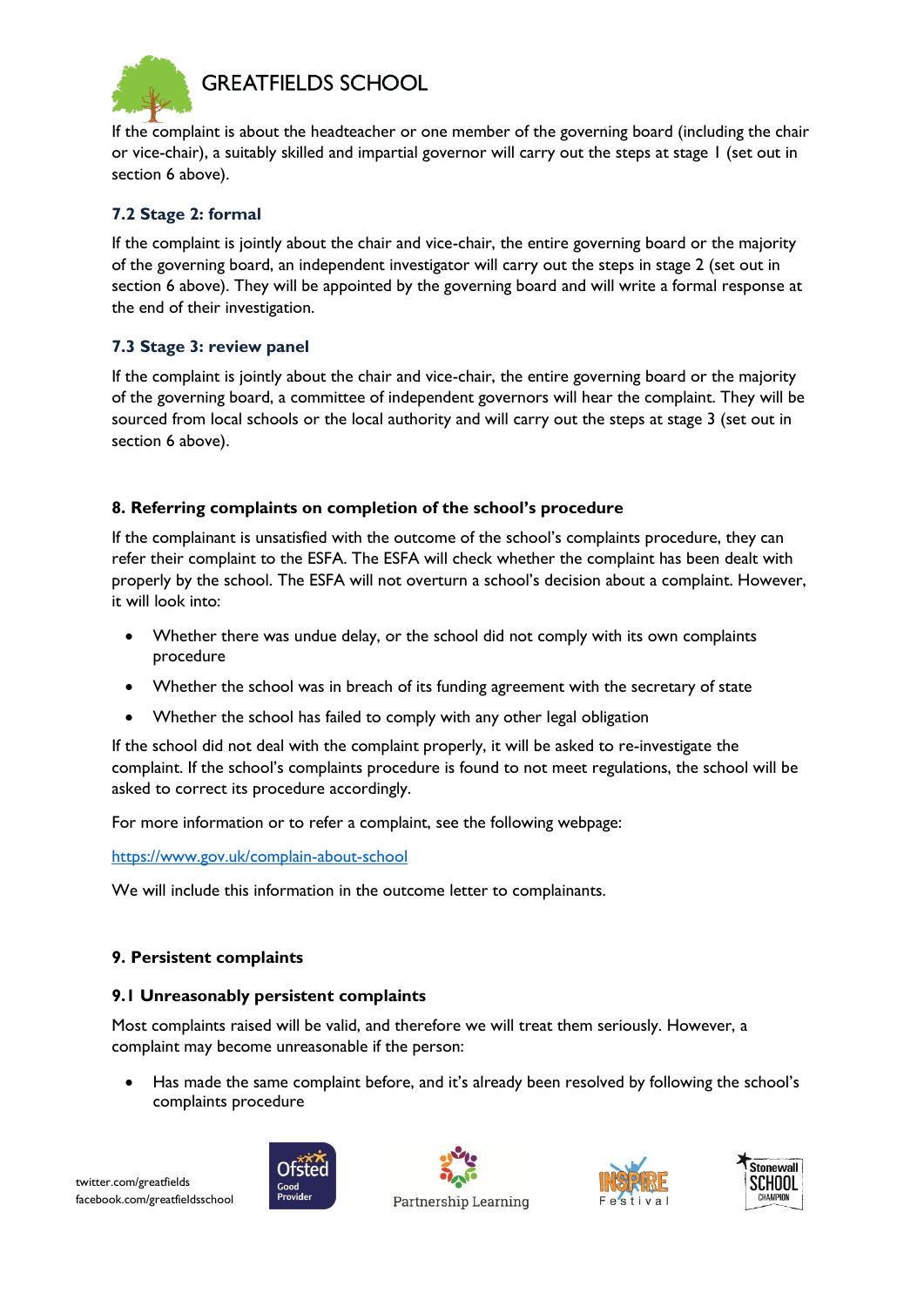

- Makes a complaint that is obsessive, persistent, harassing, prolific, defamatory or repetitive
- Knowingly provides false information
- Insists on pursuing a complaint that is unfounded, or out of scope of the complaints procedure
- Pursues a valid complaint, but in an unreasonable manner e.g. refuses to articulate the complaint, refuses to co-operate with this complaints procedure, or insists that the complaint is dealt with in ways that are incompatible with this procedure and the time frames it sets out
- Changes the basis of the complaint as the investigation goes on
- Makes a complaint designed to cause disruption, annoyance or excessive demands on school time
- Seeks unrealistic outcomes, or a solution that lacks any serious purpose or value

#### **Steps we will take**

We will take every reasonable step to address the complainant's concerns and give them a clear statement of our position and their options. We will maintain our role as an objective arbiter throughout the process, including when we meet with individuals. We will follow our complaints procedure as normal (as outlined above) wherever possible.

If the complainant continues to contact the school in a disruptive way, we may put communications strategies in place. We may:

- Give the complainant a single point of contact via an email address
- Limit the number of times the complainant can make contact, such as a fixed number per term
- Ask the complainant to engage a third party to act on their behalf, such as *Citizens Advice*
- Put any other strategy in place as necessary

#### **Stopping responding**

We may stop responding to the complainant when all of these factors are met:

- We believe we have taken all reasonable steps to help address their concerns
- We have provided a clear statement of our position and their options
- The complainant contacts us repeatedly, and we believe their intention is to cause disruption or inconvenience

Where we stop responding, we will inform the individual that we intend to do so. We will also explain that we will still consider any new complaints they make.

In response to any serious incident of aggression or violence, we will immediately inform the police and communicate our actions in writing. This may include barring an individual from our school site.

#### **9.2 Duplicate complaints**

If we have resolved a complaint under this procedure and receive a duplicate complaint on the same subject from a partner, family member or other individual, we will assess whether there are aspects that we hadn't previously considered, or any new information we need to take into account.

If we are satisfied that there are no new aspects, we will:







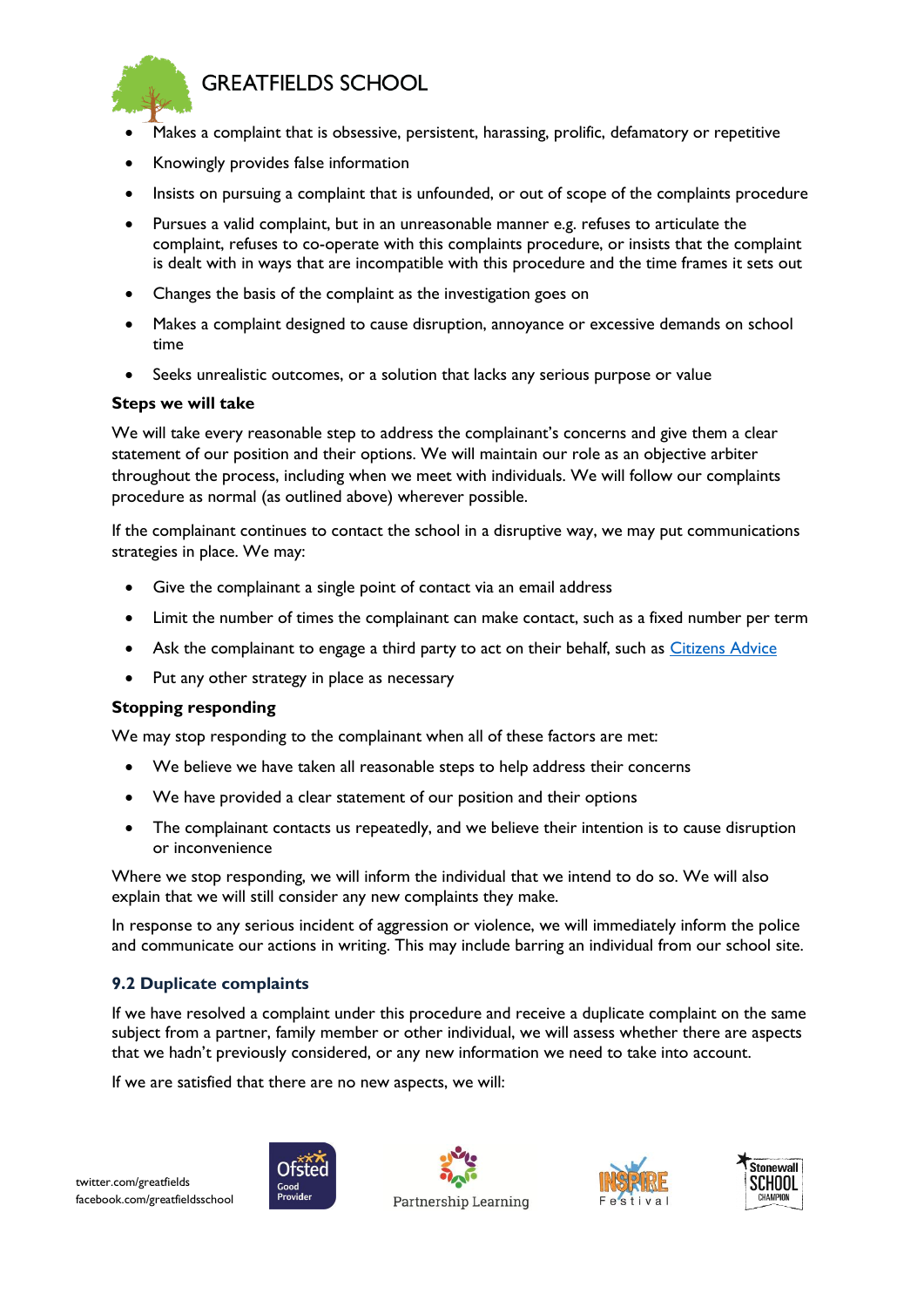



- Tell the new complainant that we have already investigated and responded to this issue, and the local process is complete
- Direct them to the DfE if they are dissatisfied with our original handling of the complaint

If there are new aspects, we will follow this procedure again.

# **9.3 Complaint campaigns**

Where the school receives a large volume of complaints about the same topic or subject, especially if these come from complainants unconnected with the school, the school may respond to these complaints by:

- Publishing a single response on the school website
- Sending a template response to all of the complainants

If complainants are not satisfied with the school's response, or wish to pursue the complaint further, the normal procedures will apply.

# <span id="page-8-0"></span>**10. Record keeping**

The school will record the progress of all complaints, including information about actions taken at all stages, the stage at which the complaint was resolved, and the final outcome. The records will also include copies of letters and emails, and notes relating to meetings and phone calls.

This material will be treated as confidential and held centrally and will be viewed only by those involved in investigating the complaint or on the review panel.

This is except where the secretary of state (or someone acting on their behalf) or the complainant requests access to records of a complaint through a freedom of information (FOI) request or through a subject access request under the terms of the Data Protection Act, or where the material must be made available during a school inspection.

Records of complaints will be kept securely, only for as long as necessary and in line with data protection law, our privacy notices and records management policy.

The details of the complaint, including the names of individuals involved, will not be shared with the whole governing board in case a review panel needs to be organised at a later point.

Where the governing board is aware of the substance of the complaint before the review panel stage, the school will (where reasonably practicable) arrange for an independent panel to hear the complaint.

Complainants also have the right to request an independent panel if they believe there is likely to be bias in the proceedings. The decision to approve this request is made by the governing board, who will not unreasonably withhold consent.

# <span id="page-8-1"></span>**11. Learning lessons**

The local governing body will review any underlying issues raised by complaints with the headteacher, where appropriate, and respecting confidentiality, to determine whether there are any





Partnership Learning



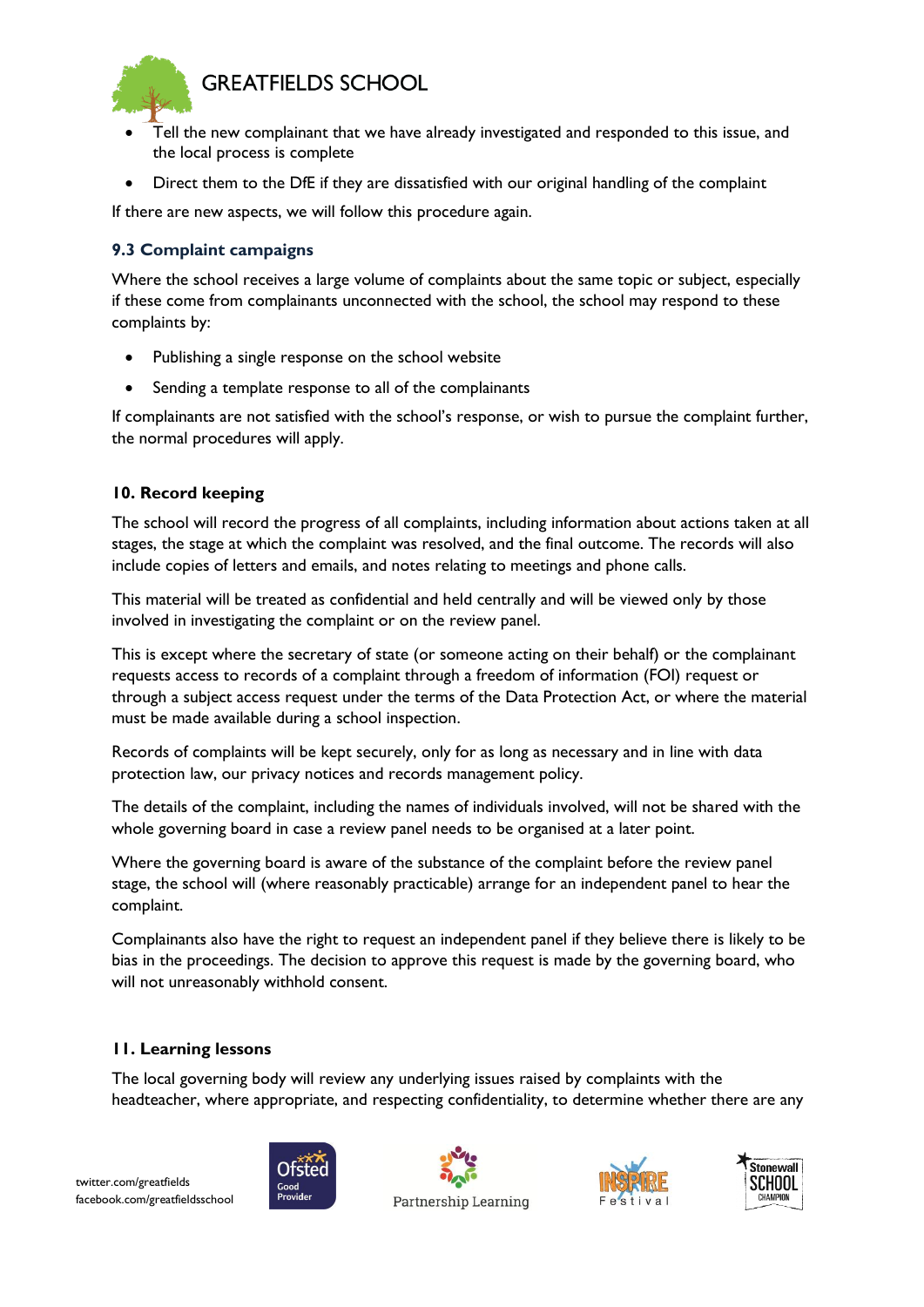

improvements that the school can make to its procedures or practice to help prevent similar events in the future.

#### <span id="page-9-0"></span>**12. Monitoring arrangements**

The local governing body will monitor the effectiveness of the complaints procedure in ensuring that complaints are handled properly. The local governing body will track the number and nature of complaints, and review underlying issues as stated in section 11.

The complaints records are logged and managed by Lynn Nash.

This policy will be reviewed by the headteacher and local governing body every three years.

At each review, the policy will be approved by the full governing body and the headteacher.

### <span id="page-9-1"></span>**13. Links with other policies**

Policies dealing with other forms of complaints include:

- Child protection and safeguarding policy and procedures
- Admissions policy
- **•** Exclusions policy
- Staff grievance procedures
- Staff disciplinary procedures
- SEN policy and information report
- Privacy notices